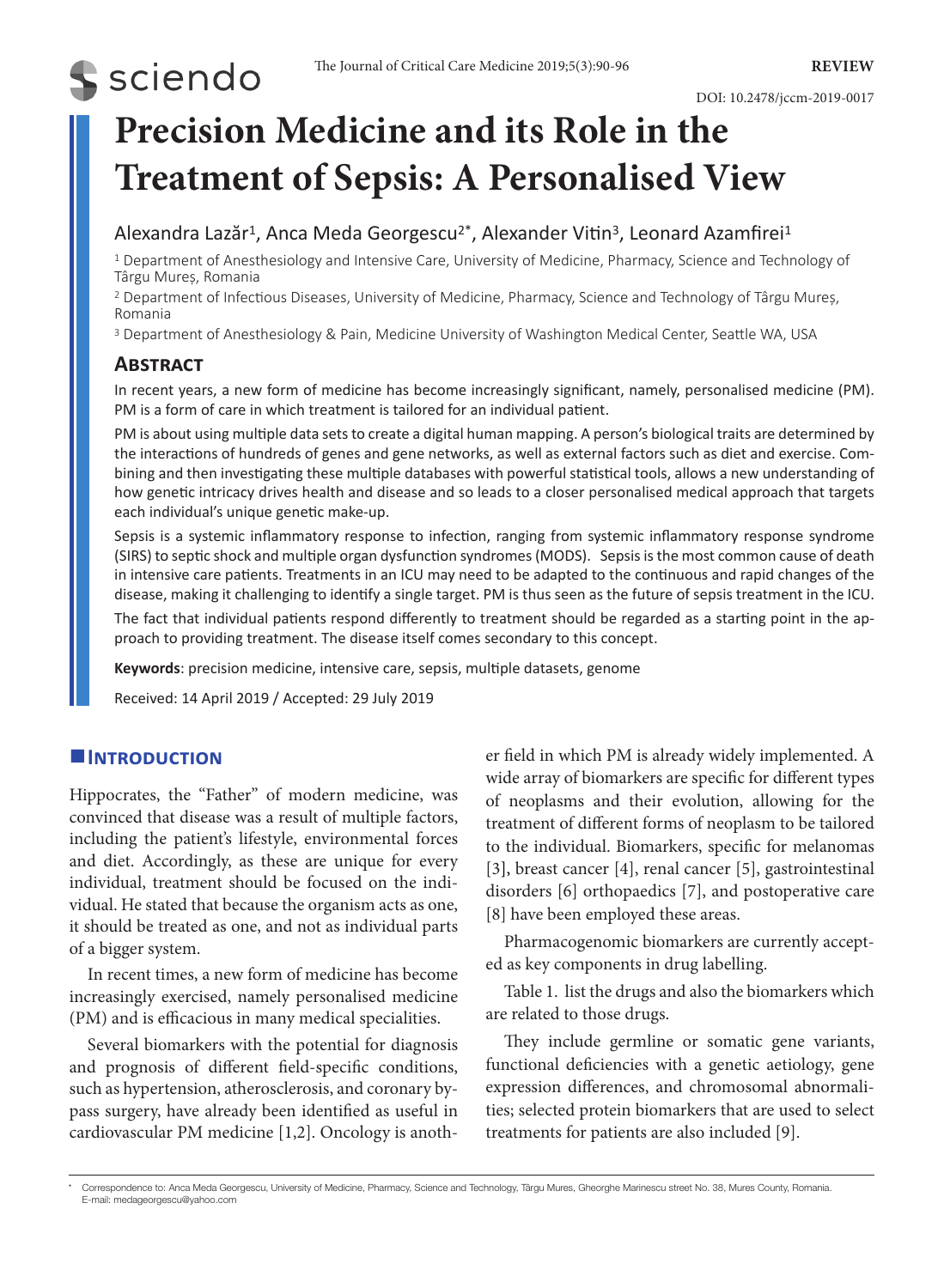### **Table 1. Table of Pharmacogenomic Biomarkers in Drug Labeling (10)**

| <b>Medical area</b> | <b>Drug</b>                   | <b>Biomarker</b>                                                          |
|---------------------|-------------------------------|---------------------------------------------------------------------------|
| Infectious          | Abacavir                      | HLA-B                                                                     |
| <b>Diseases</b>     | Boceprevir                    | IFNL3 (IL28B)- genetic variant near the gene encoding interferon-lambda-3 |
|                     | Ceftriaxone                   | G6PD                                                                      |
|                     | Daclatasvir                   | IFNL3 (IL28B)                                                             |
|                     | Efavirenz                     | CYP2B6                                                                    |
| Oncology            | Abemaciclib (1)               | ESR (HR)-hormone receptor                                                 |
|                     | Abemaciclib (2)               | ERBB2 (HER2)-, human epidermal growth factor receptor 2                   |
|                     |                               | ERBB2 (HER2)                                                              |
|                     | Ado-Trastuzumab Emtansine     | EGFR (epidermal growth factor receptor)                                   |
|                     | Afatinib                      | ALK (anaplastic lymphoma kinase)                                          |
|                     | Alectinib                     | CD274 (PD-L1)                                                             |
|                     | Atezolizumab (1)              | Gene Signature (T-effector)                                               |
|                     | Atezolizumab (2)              | <b>ROS</b>                                                                |
|                     | Crizotinib                    | <b>BRAF</b>                                                               |
|                     | Dabrafenib                    | RAS                                                                       |
|                     | Dabrafenib                    | ESR, PGR (Hormone Receptor)                                               |
|                     | Docetaxel                     | CD274 (PD-L1)                                                             |
|                     | Durvalumab                    | Chromosome 17p                                                            |
|                     | Duvelisib                     | FLT3                                                                      |
|                     | Gilteritinib                  | Chromosome 11q                                                            |
|                     | Ibrutinib                     | BCR-ABL1 (Philadelphia chromosome)                                        |
|                     | Inotuzumab Ozogamicin         | Microsatellite Instability Mismatch Repair                                |
|                     | Ipilimumab                    | IDH1- isocitrate dehydrogenase-1                                          |
|                     | Ivosidenib                    | HLA-DQA1, HLA-DRB1                                                        |
|                     | Lapatinib                     | NTRK-gene                                                                 |
|                     | Larotrectinib                 | NUDT15- nucleotide diphosphatase                                          |
|                     | Mercaptopurine                | UGT1A1-polymorphysm                                                       |
| Neurology           | Amifampridine                 | NAT2 (N-acetyltransferase 2)                                              |
|                     | Citalopram                    | CYP2C19                                                                   |
|                     | Inotersen                     | <b>TTR</b>                                                                |
|                     | Nusinersen                    | Nusinersen                                                                |
| Psychiatry          | Amphetamine                   | CYP2D6                                                                    |
|                     | Clozapine                     | CYP2D6                                                                    |
| Anesthesiology      | Articaine and Epinephrine (1) | G6PD                                                                      |
|                     | Chloroprocaine                | G6PD                                                                      |
|                     | Codeine                       | CYP2D                                                                     |
|                     | Lidocaine and Tetracaine      | G6PD                                                                      |
|                     | Lofexidine                    | CYP2D6                                                                    |
|                     | Mivacurium                    | <b>BCHE</b>                                                               |
| Hematology          | Avatrombopag (1)              | F2 (Prothrombin)                                                          |
|                     | Avatrombopag (2)              | F5 (Factor V Leiden)                                                      |
|                     | Avatrombopag (3)              | SERPINC1 (Antithrombin III)                                               |
|                     | Blinatumomab                  | BCR-ABL1 (Philadelphia chromosome)                                        |
|                     | Emapalumab-Izsg               | PRF1, RAB27A, SH2D1A, STXBP2, STX11, UNC13D, XIAP (Hemophagocy tic Lym-   |
|                     |                               | phohistiocytosis)                                                         |
|                     | Enasidenib                    | IDH <sub>2</sub>                                                          |
|                     | Lenalidomide                  | Chromosome 5q                                                             |
|                     | Lusutrombopag                 | PROC, SERPINC1 (Antithrombin III)                                         |
| Inborn Errors of    | Cerliponase Alfa              | TPP1- tripeptidyl peptidase 1                                             |
| Metabolism          | Eliglustat                    | CYP2D6                                                                    |
|                     | Migalastat                    | GLA-galactosidase alpha gene                                              |
| Urology             | Fesoterodine                  | CYP2D6                                                                    |
|                     | Tolterodine                   | CYP2D6                                                                    |
| Pulmonary           | Formoterol                    | CYP2D6                                                                    |
|                     |                               | CYP2C19                                                                   |
|                     | Ivacaftor                     | CFTR- cystic fibrosis transmembrane conductance regulator                 |
| Gynecology          | Ospemifene                    | CYP2C9                                                                    |
|                     |                               |                                                                           |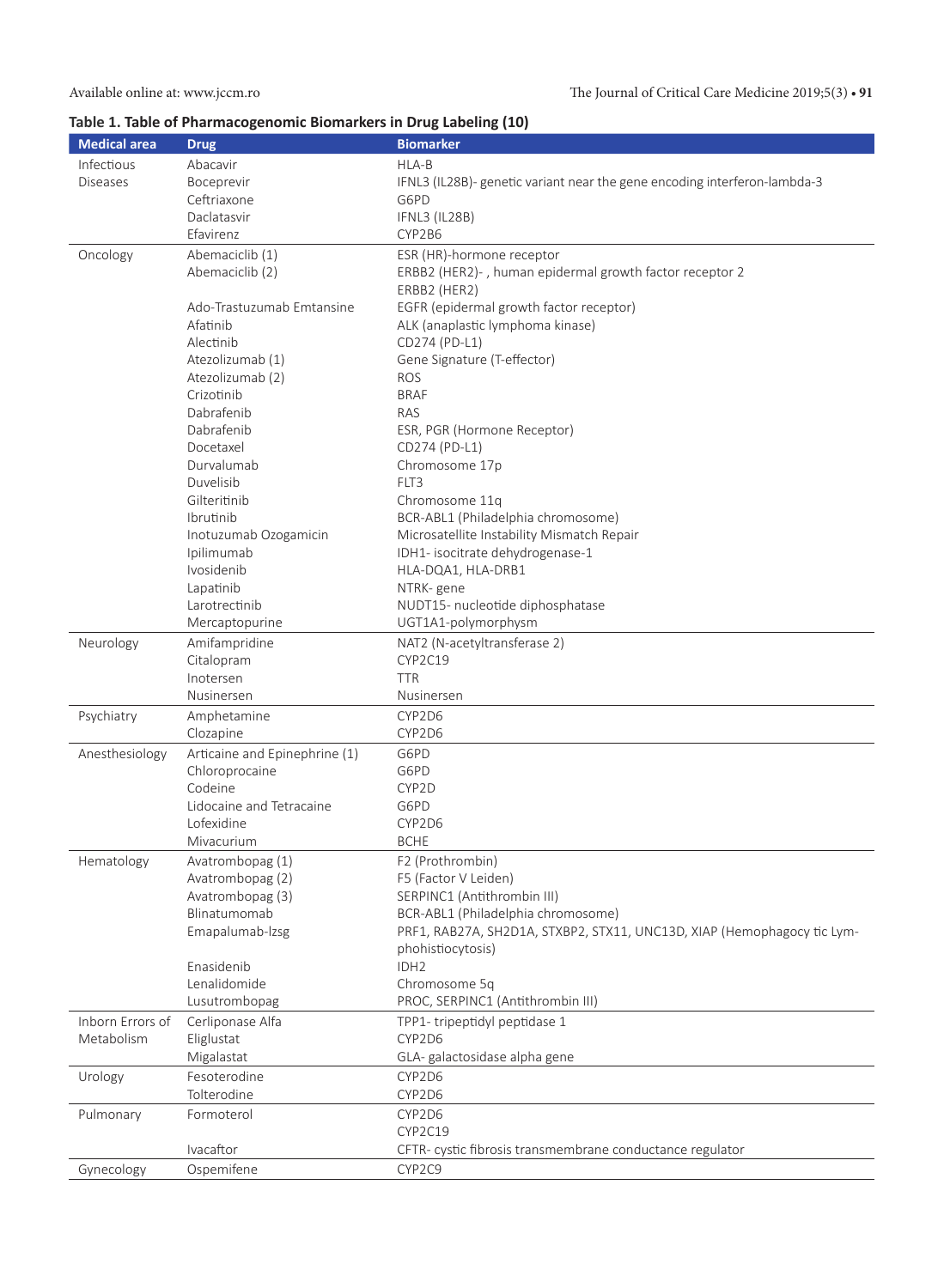#### **92 •** The Journal of Critical Care Medicine 2019;5(3) Available online at: www.jccm.ro

PM is also well established in the field of genetics, where a vast array of biomarkers can be employed to identify specific modifications and facilitate in choosing a suitable treatment approach [10]. Current emphasis focuses on advances in genetic testing and biomarker identification. The possibility of creating a patient's "omic" (vide infra) appraisal and then using this data and information, establish a remarkable and unprecedented opportunity to develop individualised treatment strategies [11].

PM is an integration of complete biological systems which aims to create a stratified medicine with personalised care. Most medical doctors are working at the phenome level when treating a specific disease, be it cancer, cardiovascular conditions or psychiatric disorders. Occasionally treatment is extended to the genome level, which can identify rare variations of DNA or other genomic rearrangements. There are other "omes" zones including epigenome, transcriptome, proteome, metabolome though these are less commonly used. These zones contain tremendous information which could be utilised in treating the individual instead of the disease [10].

Personalised medicine is about using data on multiple scales, and having the ability to create a digital human mapping, with superimposed layers which includes, among other things, social graphs, biosensors, imaging for anatomy description, the characteristics of various "omics" such as genomics, DNA sequencing, transcriptomics, proteomics, metabolomics, and epigenomics. All these layers are wrapped in the nongenetic totality of human environment, the exposome [11]. All these elements allow the creation of a unique genetic print for every patient, individualised, a nonrepetitive print on which future medical decisions could be based.

#### **PERSONALISED MEDICINE IN ICU**

It is customary in today's approach to treatment, to create both standardise diagnosis and therapies. There are published guidelines and protocols, which are undeniably essential, but which in many instances do no more than to justify current therapeutic mindsets and approaches. At times, even existing legislative frameworks cannot solve every patient's problems. A change is needed to modify the baseline approach toward that of personalised, preventive, predictive, pharmacotherapeutics and patient participatory medicine.

Recent studies have classified ICU syndromes into subtypes. One way of creating these subtypes was by gene expression analysis, which helped differentiate sepsis from non-septic states [12] and also in estimating the likeliness of those subtypes to respond to specific treatments [13].

Specific genes were sequenced to identify single nucleotide polymorphisms associated with different outcomes in both sepsis and ARDS [14, 15]. In genomewide association studies (GWAS) of sepsis and ARDS, consideration was given to adding precision and other pharmcogenes to the list of drugs used in sepsis [16]. Beyond genomics, precision medical information has been subtracted from other data types. Serum biomarkers have shown to be useful in differentiating septic patients with or without ARDS as well as classifying ARDS. [17] The recent identification of critical illness subtypes points to an emerging need for relating them to precise therapies. However, despite new advances in this new area of medicine, precision therapies in the ICU are at present, neither clearly defined nor generally accepted.

#### **DATA FOR PERSONALISED MEDICINE**

Data concerning medical history and various prescribed treatments for each patient should be contained in an electronic patient health record (EHR). The ability to process such information is impeded by the sheer size of these data and requires the involvement of medical specialists working in conjunction with the latest computer technology. In order to achieve this goal, computer models are required to help clinicians organise the data, recognise patterns, and interpret results allowing the creation of specific models which could then be used for tailoring distinctive treatments for individual patients.

This "big data" in medicine is expected to have a significant role in pharmacogenetics and stratified healthcare. Nowadays, patients are treated in large cohorts based on their common diagnosis. However, each individual is different and can and will react differently to the specific treatment of a distinct disease [18-20].

There is ongoing research in this respect, one example being the Pan-Cancer project, initiated by the Cancer Genome Atlas research network which aims to analyse a multitude of tumour types and molecular modifications in cancer types, and to provide a starting point for newer discoveries in the field [18]. Other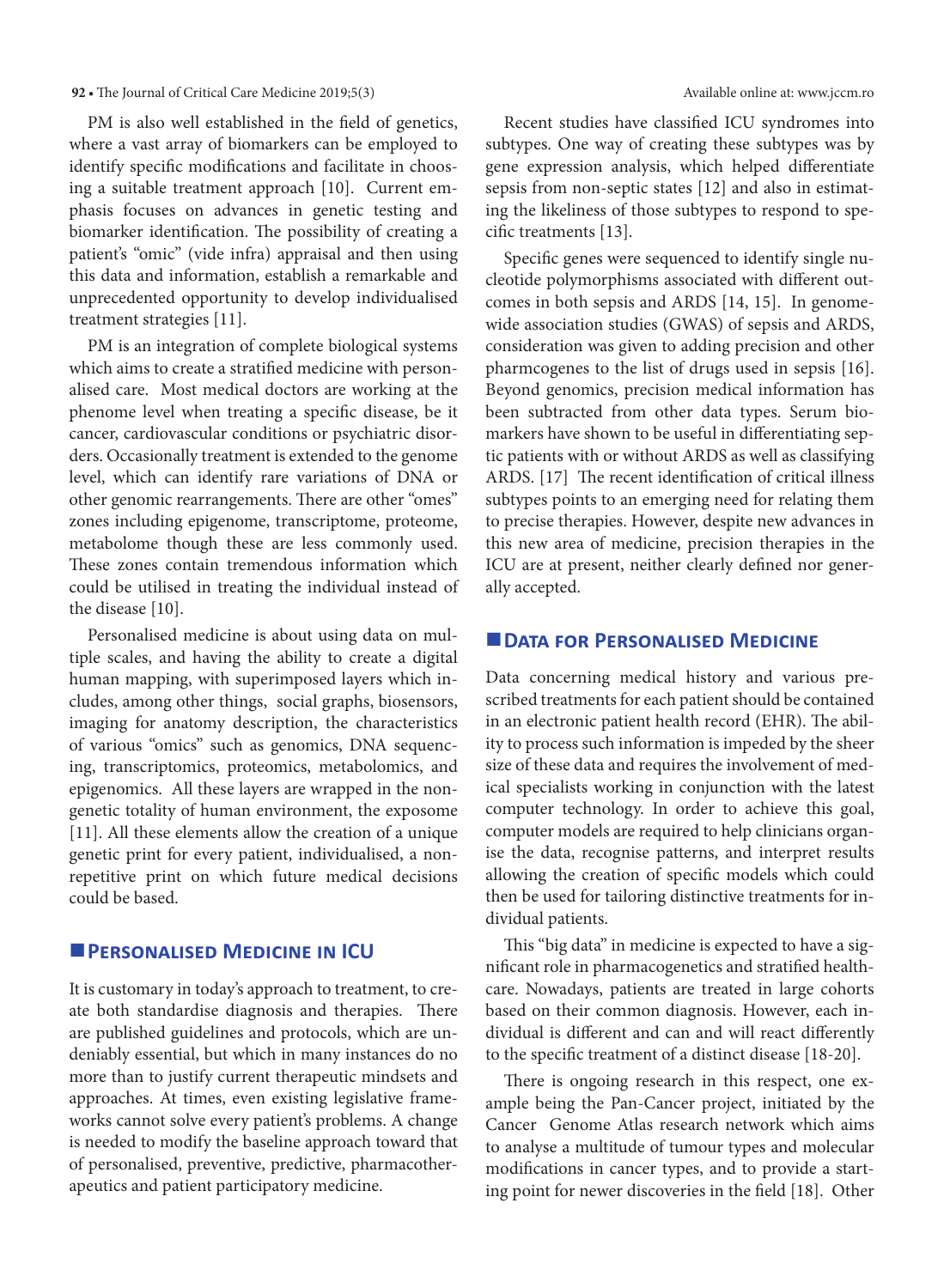examples are the Cancer Cell Line Encyclopedia and the Genomics of Drug Sensitivity in Cancer projects which provide vast genomic databases for cancer cell abnormalities and their response to specific treatments [19, 20].

The MIMIC III database, a registry used to extract and process data for retrospective analysis, is a useful data registry created for use in ICU [21].

However, having raw data sets in not enough. These data need validation, storage, protection and specific processing in order to be useful for the creation of individualised treatments. To meet these requirements, suitable infrastructures and specialists are required [22].

The prerequisite to creating an EHR is that all data relating to a patient be combined and gathered in a single virtual file which can be accessed when a piece of medical information is needed. In creating an EHR, a joint effort is needed on the part of the patient, the medical specialists and different branches of research and informatics. (Figure 1)

There are sensitive issues in developing the bio-informatics, not the least involving the protection of data. Bioinformatics requires that a patient's specific medical data are known in order to have all the "necessary in-

Available online at: www.jccm.ro The Journal of Critical Care Medicine 2019;5(3) **• 93**

gredients" for preparing a specific if not unique treatment plan. This requirement may contravene existing data protection policies. For succeeding in creating a patient data bank, an interdisciplinary team is needed. As stated above, such a team should comprise, in addition to clinicians and IT specialists, ethicists and patient representatives.

#### **PERSONALISED MEDICINE IN SEPSIS**

Sepsis is a systemic inflammatory response to infection, ranging from systemic inflammatory response syndrome (SIRS) to septic shock and multiple organ dysfunction syndromes (MODS). Sepsis is the single most encountered cause of death in intensive care patients [23].

Different stages of sepsis lead to different dysfunctions, which are present systemically. SIRS determines endothelial dysfunction, impairment of microcirculation, hypoxia, apoptosis, multiple organ failure and death [24]. Sepsis, as a syndrome, is comprised of a cascade of pro and anti-inflammatory cytokines and mediators in the systemic circulation which are found at different stages of sepsis. Examples of the most common inflammatory cytokines in sepsis are tumour



**Fig. 1. Big data circuit**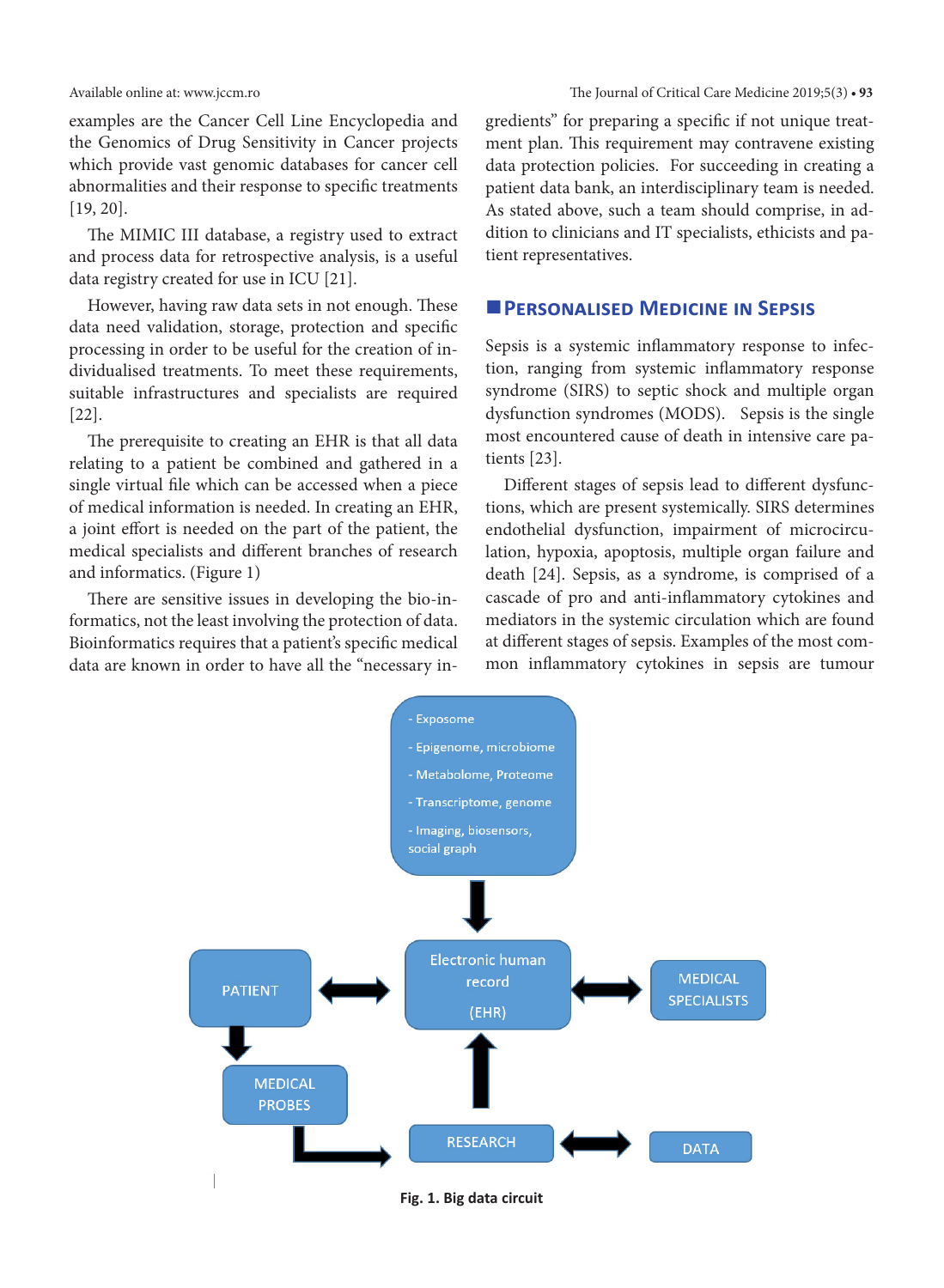#### **94 •** The Journal of Critical Care Medicine 2019;5(3) Available online at: www.jccm.ro

necrosis factor-α(TNF-α), interleukin-1 (IL-1) and pro-inflammatory cytokines IL-6 and IL-8. They are released by activating macrophages and CD4 T cell within the first hour after infection. To counteract and also to prevent severe damage, anti-inflammatory mediators such as IL-10, IL-13, IL-14, and transforming growth factor-β (TGF-β), are also released [25].

Immunomodulatory therapies in which patients are prescribed corticosteroids, anti-TNF-αantibodies, anti-interleukin antibodies, platelet-activating factor (PAF) antagonists, antioxidants, as well as the use of selenium modulation of coagulation and complement pathway, have been accepted as beneficial [26-32], and indeed, some of these strategies proved to be efficacious upon septic patients survival of [33].

The clinical evolution characteristics of sepsis make both diagnosis and treatment difficult because patients proceed through different stages of sepsis, with each stage requiring treatment specifically targeted to counteract these variations. Sepsis patients are still treated as groups not as individuals, even though there are reported examples of treatment which are proven to be efficacious for septic patients but not others [34].

Seymour et al. (2016) outlined revised sepsis definitions based on large data sets obtained from several ICUs. This is seen as an initial step forward towards PM in the management of sepsis [34].

Prompt diagnosis and treatment of sepsis are crucial to reducing mortality. The mortality risk increases with every hour of delay in diagnosis and commencement of appropriate therapy. Prognostic scores are now used to assess mortality risk. The widely accepted Sequential Organ Failure Assessment (SOFA) score, assesses the severity of organ dysfunction in patients assumed to be septic [34]. However, because of the complexity of the method and the need of a large amount of medical data relating to the patient, which are not always available a new prognosis score, "quick SOFA" has been proposed. This scoring system is simplified, containing only three variables, and is targeted to ease the identification of septic patients at risk of death [34].

The main shortcoming in sepsis diagnosis is that there is no "gold standard" blood test, which can identify patients with infections before results become available from standard microbiological cultures.

The ongoing search for new therapies for sepsis and new prognostic and diagnostic biomarkers has generated several dozen microarray-based genome-wide expression studies over the past decade, variously focusing on the diagnosis, prognosis, pathogen response, and underlying sepsis pathophysiology. Despite tremendous gains in the understanding of gene expression in sepsis, few insights have translated to improvements in clinical practice [*35, 36*].

Most of the studies which were conducted on sepsis treatment had not ended with significant results regarding the survival of septic patients when the enrolment was based on heterogeneous groups of patients [37,38].

#### **CONCLUSION**

Precision medicine seeks to recognise the patient as an individual, as unique, using modern technology to store, access and analyse the vast amount of medical data.

Precision medicine is the future treatment approach in ICU, especially in sepsis treatment. The fact that patients respond differently to treatment procedures should be regarded as a starting point in the treatment of an individual.

#### **Acknowledgement**

The research has been carried out within the project: The clinical relevance of coding genes polymorphisms cytokines (IL-6, IL-10, TNFalfa) and cellular receptors (CD14, TREM-1, TLR4) and PAI in sepsis, no. 17801/2/2015, funded through internal research grants by the University of Medicine and Pharmacy of Tîrgu Mures, Romania.

#### **CONFLICT OF INTEREST**

None to declare

#### **References**

- 1. Vea A, Llorente-Cortes V, de Gonzalo-Calvo D. Circular RNAs: a novel tool in cardiovascular biomarker development? Noncoding RNA Investig. 2018; 2:39.
- 2. [Kertai](https://www.ncbi.nlm.nih.gov/pubmed/?term=Kertai%20MD%5BAuthor%5D&cauthor=true&cauthor_uid=25948407) MD, [Li](https://www.ncbi.nlm.nih.gov/pubmed/?term=Li%20YJ%5BAuthor%5D&cauthor=true&cauthor_uid=25948407) YJ, [Li](https://www.ncbi.nlm.nih.gov/pubmed/?term=Li%20YW%5BAuthor%5D&cauthor=true&cauthor_uid=25948407) YW et al. Genome-wide association study of perioperative myocardial infarction after coronary artery bypass surgery. [BMJ Open.](https://www.ncbi.nlm.nih.gov/pubmed/25948407) 2015; 6;5(5):e006920 doi: [10.1136/bmjopen-2014-006920](https://dx.doi.org/10.1136%2Fbmjopen-2014-006920)
- 3. [Valpione](file:///G:/Clienti/_Journals/JCCM/2019_5_3/materiale/lazar/javascript:void(0);) S, [Martinoli](file:///G:/Clienti/_Journals/JCCM/2019_5_3/materiale/lazar/javascript:void(0);) C, [Fava](file:///G:/Clienti/_Journals/JCCM/2019_5_3/materiale/lazar/javascript:void(0);) P, [Mocellin](file:///G:/Clienti/_Journals/JCCM/2019_5_3/materiale/lazar/javascript:void(0);) S, [Campana](file:///G:/Clienti/_Journals/JCCM/2019_5_3/materiale/lazar/javascript:void(0);) LG, [Quaglino](file:///G:/Clienti/_Journals/JCCM/2019_5_3/materiale/lazar/javascript:void(0);) P. Personalized medicine: Development and external validation of a prognostic model for metastatic melanoma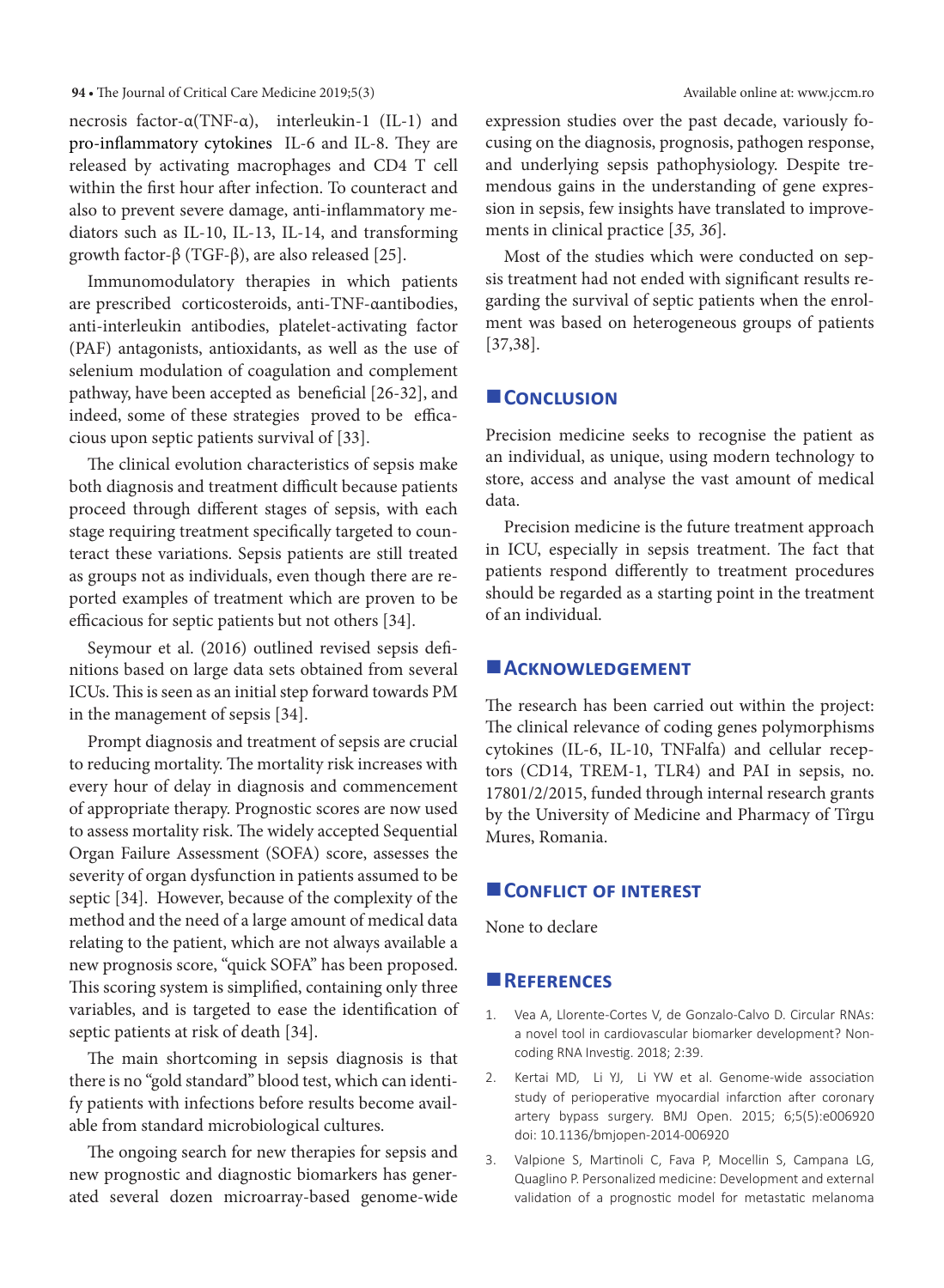#### Available online at: www.jccm.ro The Journal of Critical Care Medicine 2019;5(3) **• 95**

patients treated with ipilimumab. EJC. 2015; (14): 2086–94.

- 4. Molinaro, S, Pieroni S, Mariani F, Liebman M. Personalized medicine: Moving from correlation to causality in breast cancer. European Journal of Molecular & Clinical Medicine. 2015; 2(2): 59.
- 5. [Stafford-Smith M](https://www.ncbi.nlm.nih.gov/pubmed/?term=Stafford-Smith%20M%5BAuthor%5D&cauthor=true&cauthor_uid=26083657), [Li YJ,](https://www.ncbi.nlm.nih.gov/pubmed/?term=Li%20YJ%5BAuthor%5D&cauthor=true&cauthor_uid=26083657) [Mathew JP](https://www.ncbi.nlm.nih.gov/pubmed/?term=Mathew%20JP%5BAuthor%5D&cauthor=true&cauthor_uid=26083657) et al. Genome-wide association study of acute kidney injury after coronary bypass graft surgery identifies susceptibility loci. [Kidney Int.](https://www.ncbi.nlm.nih.gov/pubmed/26083657) 2015; 88(4):823-32.
- 6. Kunin A, PolivkaJr P, Moiseeva N, Golubnitschaja O. Dry mouth and "Flammer" syndromes—neglected risks in adolescents and new concepts by predictive, preventive and personalised approach. EPMA Journal.2018; 9:307-12.
- 7. Li X, Seebacher NA, Hornicek FJ, Xiao T, Duan Z. Application of liquid biopsy in bone and soft tissue sarcomas: Present and future. Cancer Lett. 2018; 439:66-77.
- 8. Maslove MD, Lamontagn L, Marshall JC, Heyland KD. A path to precision in the ICU. Critical Care.2017; 21:79-85.
- 9. Food and Drug Administration. Science and Research Drugs,Table of Pharmacogenomicbiomarkers.Available at:https://www.fda.gov/downloads/Drugs/ScienceResearch/ UCM578588.pdf
- 10. National Research Council. Toward Precision Medicine: Building a Knowledge Network for Biomedical Research and a New Taxonomy of Disease. Available at https://www.nap. edu/catalog/13284/toward-precision-medicine-building-aknowledge-network-for-biomedical-research
- 11. Topol EJ. Individualized medicine from prewomb to tomb. [Cell.](https://www.ncbi.nlm.nih.gov/pubmed/24679539) 2014; 157(1):241-53.
- 12. Sweeney TE, Shidham A, Wong HR, Khatri P. A comprehensive time-course-based multi cohort analysis of sepsis and sterile inflammation reveals a robust diagnostic gene set. Sci Transl Med. 2015;7(287):287ra71. doi:10.1126/scitranslmed. aaa5993
- 13. Wong HR, Atkinson SJ, Cvijanovich NZ, et al. Combining Prognostic and Predictive Enrichment Strategies to Identify Children With Septic Shock Responsive to Corticosteroids. Crit Care Med. 2016;44(10):e1000–e1003. doi:10.1097/ CCM.0000000000001833.
- 14. Walley KR, Thain KR, Russell JA, et al. PCSK9 is a critical regulator of the innate immune response and septic shock outcome. Sci Transl Med. 2014;6(258):258ra143. doi:10.1126/ scitranslmed.3008782
- 15. Sapru A, Liu KD, Wiemels J et al. Association of common genetic variation in the protein C pathway geneswith clinical outcomes in acute respiratory distress syndrome. Crit Care.2016; 20(1):151.
- 16. Russell JA. Genomics and pharmacogenomics of sepsis: so close and yet so far. Crit Care. 2016;1–4.
- 17. Calfee CS, Janz DR, Bernard GR et al. Distinct molecular phenotypes of direct vs indirect ARDS in single-center and multicenter studies. Chest. 2015; 147:1539–48.
- 18. Weinstein JN, C Collisson EA, Mills GB, Shaw KR, Ozenberger

BA, Ellrott K. The cancer Genome Atlas Pan-Cancer analysis project. Nat Genet.2013; 45(10): 1113–20.

- 19. Barretina, Caponigro G, Stransky N et al. The Cancer Cell Line Encyclopedia enables predictive modelling of anti-cancer drug sensitivity. Nature. 2012; 483(7391): 603–7.
- 20. Garnett MJ, Sys Edelman EJ, Heidorn SJ et al. Systematic identification of genomic markers of drug sensitivity in cancer cells. Nature. 2012; 483(7391): 570–5.
- 21. Johnson AEW, Pollard TJ, Shen L, et al. MIMIC-III, a freely accessible critical care database. Sci Data.2016; 3:160035. doi: [10.1038/sdata.2016.35](https://dx.doi.org/10.1038%2Fsdata.2016.35)
- 22. Shankar-Hari M, Phillips GS, Levy ML et al. Developing a new definition and assessing new clinical criteria for septic shock. JAMA. 2016; 315(8):775–87.
- 23. Mayr FB, Yende S, Angus DC. Epidemiology of severe sepsis. Virulence 2014; 5:4–11.
- 24. Alberti C, Brun-Buisson C, Chevret S et al. Systemic inflammatory response and progress into severe sepsis in critically ill infected patients. Am J Resp Crit Care Med. 2005; 171:461–8.
- 25. King EG, Bauzá GJ, Mella JR, Remick DG. Pathophysiologic mechanisms in septic shock. Lab Invest 2014; 94:4–12.
- 26. Katsenos CS, Antonopoulou AN, Apostolidou EN et al. Early administration of hydrocortisone replacement after the advent of septic shock: impact on survival and immune response. Crit Care Med.2014; 42(7):1651–7.
- 27. Lv S, Han M, Yi R, Kwon S, Dai C, Wang R. Anti‐TNF‐α therapy for patients with sepsis: a systematic meta-analysis. Int J ClinPract. 2014; 68(4):520–8.
- 28. Shindo Y, Unsinger J, Burnham C-A, Green JM, Hotchkiss RS. Interleukin-7 and anti-programmed cell death 1 antibody have differing effects to reverse sepsis-induced immunosuppression. Shock. 2015; 43(4):334–43.
- 29. Kowalska MA, Zhao G, Zhai L et al. Modulation of protein C activation by histones, platelet factor 4, and heparinoids new insights into activated protein C formation. Arterioscler Thromb Vasc Biol.2014; 34:120–6.
- 30. Schomburg L. Selenium in sepsis-substitution, supplementation or pro-oxidative bolus? Crit Care. 2014; 18:444. doi: [10.1186/](https://dx.doi.org/10.1186%2Fcc13963) [cc13963](https://dx.doi.org/10.1186%2Fcc13963)
- 31. Wilson JX. Antioxidants in sepsis. In: Systems biology of free radicals and antioxidants. Springer. 2014: 3267–72.
- 32. Lupu F, Keshari RS, Lambris JD, Coggeshall KM. Crosstalk between the coagulation and complement systems in sepsis. Thromb Res. 2014; 133(1):S28–S31.
- 33. Hutchins NA, Unsinger J, Hotchkiss RS, Ayala A. The new normal: immunomodulatory agents against sepsis immune suppression. Trends Mol Med. 2014; 20(4):224–33.
- 34. Seymour CW, Liu VX, Iwashyna TJ et al. Assessment of Clinical Criteria for Sepsis: For the Third International Consensus Definitions for Sepsis and Septic Shock (Sepsis-3). JAMA. 2016; 315(8):762-74.